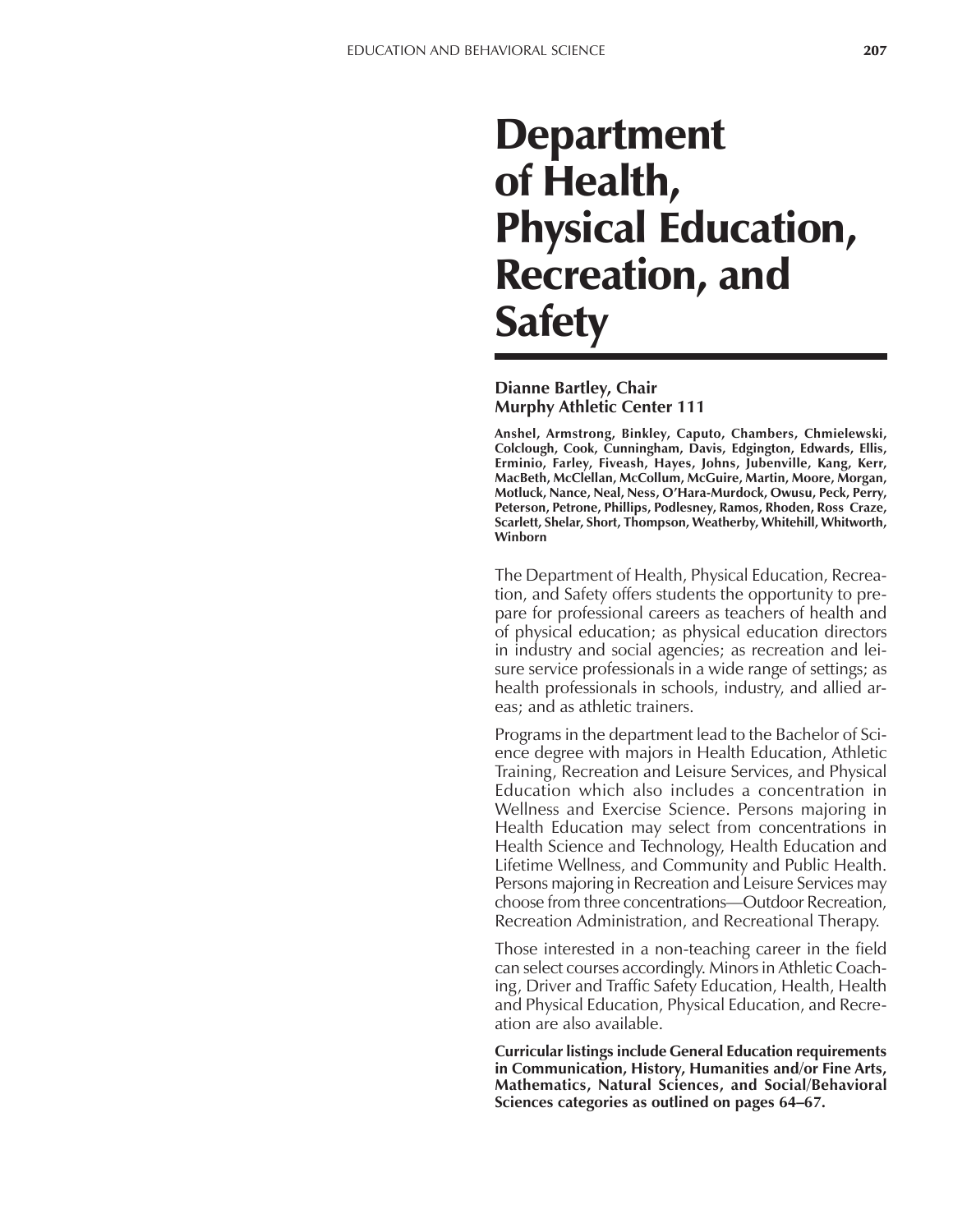# **Major in Physical Education**

**Teacher Licensure K-12 (includes Lifetime Wellness licen**sure)—The major in Physical Education offers preparation for teaching positions in public and private elementary and secondary schools in Tennessee. The major requires BIOL 2030; HLTH 1530; PHED 1140, 3300, 3400, 3430, 3720, 3740, 3750, 3780, 3850, 3950, 4340, 4810, 4820, and 4910. Students must take a one-hour activity class in both swimming and dance. Students must complete the Professional Education component that includes student teaching. Following is a suggested pattern of study for the Physical Education major. However, regular consultation with the assigned advisor is essential.

#### **Recommended Curriculum FRESHMAN**

| <b>FRESHMAN</b>       |  | <b>SOPHOMORE</b>     |
|-----------------------|--|----------------------|
| ENCI 1010 1020 (Comm) |  | FNGL 2020 or 2030 or |

| LIVUL TUTU, TUZU (CUIHIII)       | v  | LINGLE ZUZU UL ZUJU UL      |    |
|----------------------------------|----|-----------------------------|----|
| BIOL 1030 (Nat Sci)              | 4  | <b>HUM 2610 (Hum/FA)</b>    | 3  |
| Humanities and/or Fine Arts      | 3  | Humanities and/or Fine Arts | 3  |
| <b>HLTH 1530</b>                 | 3  | PHED 3720, 3740, 3780       | 8  |
| PHED 3300, 3430, 3850            | 8  | Secondary Education minor§  | 3  |
| FOED 1110, 2110§                 | 6  | HIST 2010, 2020, or 2030    | 6  |
| PHED activity (dance/aquatics) 2 |    | <b>Mathematics</b>          | 3  |
|                                  | 32 | <b>COMM 2200 (Comm)</b>     | 3  |
|                                  |    | <b>PHED 1140</b>            | 1  |
|                                  |    |                             | 30 |
| <b>JUNIOR</b>                    |    | <b>SENIOR</b>               |    |
| <b>BIOL 2030</b>                 | 3  | PHED 4820, 4910             | 6  |
| PHED 3400, 3750, 3950,           |    | Social/Behavioral Sciences  |    |
| 4340, 4810                       | 15 | (2 prefixes)                | 6  |
| Secondary Education minor§       | 6  | Secondary Education minor§  | 15 |
| <b>Natural Sciences</b>          | 4  | Directed electives          | 2  |
| Directed electives               |    |                             | 29 |
|                                  | 29 |                             |    |
|                                  |    |                             |    |

ß*See Department of Educational Leadership on page 201 for Secondary Education minor requirements.*

**Physical Education–Persons who wish to pursue a non-teach**ing career may, in consultation with the assigned advisor, select two minors appropriate for realizing a professional goal.

#### **Concentration: Wellness and Exercise Science**

The Wellness and Exercise Science concentration offers preparation for positions in corporate, hospital, and public wellness and fitness centers. The program also offers preparation for students seeking graduate degrees in exercise science and allied health, cardiac rehabilitation, and physical therapy.

Elective 3

**31**

#### **Recommended Curriculum FRESHMAN SOPHOMORE**

| ENGL 1010, 1020 (Comm)        | 6  | ENGL 2020 or 2030 or        |   |
|-------------------------------|----|-----------------------------|---|
| <b>Mathematics</b>            | 3  | <b>HUM 2610 (Hum/FA)</b>    | 3 |
| COMM 2200 (Comm)              | 3  | Humanities and/or Fine Arts | 3 |
| Natural Sciences (2 prefixes) | 8  | Social/Behavioral Sciences  | 3 |
| HLTH 1530 (Soc/Beh Sci)       | 3  | HIST 2010, 2020, or 2030    | 3 |
| Humanities and/or Fine Arts   |    | <b>BIOL 2010</b>            | 4 |
| HIST 2010, 2020, or 2030      |    | N FS 1240                   | 3 |
| PHED activity                 |    | N FS 3280                   | 3 |
|                               | 30 | <b>ATHT 3580</b>            | 3 |
|                               |    | <b>EXSC 3500</b>            | 3 |

| <b>IUNIOR</b>    |    | <b>SENIOR</b>            |    |
|------------------|----|--------------------------|----|
| <b>PHED 4910</b> | 3  | PHED activity            | 1  |
| <b>EXSC 4830</b> | 4  | <b>ATHT 4000</b>         | 3  |
| <b>EXSC 4810</b> | 3  | <b>EXSC 4260</b>         | 3  |
| <b>BIOL 2020</b> | 4  | <b>EXSC 4010</b>         | 3  |
| <b>EXSC 4000</b> | 3  | Electives                | 5  |
| <b>EXSC 4240</b> | 3  | EXSC 4250 (final course) | 12 |
| ATHC 4060        | 3  |                          | 27 |
| Electives        | 9  |                          |    |
|                  | 32 |                          |    |

#### **Minor in Athletic Coaching**

The minor requires 15 semester hours including ATHC 4690, 4800, 4060 plus 6 semester hours of professional courses related to specific coaching area(s), officiating, or intramurals.

#### **Minor in Driver and Traffic Safety Education**

The minor in Driver and Traffic Safety Education requires 15 semester hours including PHED 3300 and SAFE 4320, 4350, 4850, and 4870.

# **Major in Health Education**

The major in Health Education provides basic experiences for those interested in preparing for numerous health and health-related professions. Persons majoring in Health Education may choose from a concentration in Health Science and Technology, Community and Public Health, and Health Education and Lifetime Wellness. Those seeking teacher licensure will complete a Secondary Education minor.

#### **Concentration: Health Science and Technology**

The Health Science and Technology concentration is designed to accommodate transfer degrees in allied health or nursing. Students enter the University having completed certification requirements in nursing or one of the allied health fields and receive transfer credit once the required courses are completed. Graduates are prepared to teach in technical training programs, staff development or continuing education programs, or (with teacher licensure) in high school health science programs. In consultation with an advisor, the student will include the following:

| <b>Recommended Curriculum</b> |                  |
|-------------------------------|------------------|
| <b>FRESHMAN</b>               | <b>SOPHOMORE</b> |

ENGL 1010, 1020 (Comm) 6 Mathematics 3<br>COMM 2200 (Comm) 3 COMM 2200 (Comm) Natural Sciences (2 prefixes) 8 HLTH 1530 3<br>N FS 1240 3 N FS 1240 HUM 2130 3 PHED Activity 1<br>30

| 6  | <b>ENGL 2020 or 2030 or</b> |   |
|----|-----------------------------|---|
| 3  | <b>HUM 2610 (Hum/FA)</b>    | 3 |
| 3  | Social/Behavioral Sciences  |   |
| 8  | (2 prefixes)                | 6 |
| 3  | Humanities and/or Fine Arts |   |
| 3  | (2 prefixes)                | 6 |
| 3  | HIST 2010, 2020, or 2030    | 6 |
| 1  | <b>BIOL 2030</b>            | 3 |
| 30 | <b>HLTH 2600</b>            | 3 |
|    | Minor                       | 3 |
|    | PHED activity               |   |
|    |                             |   |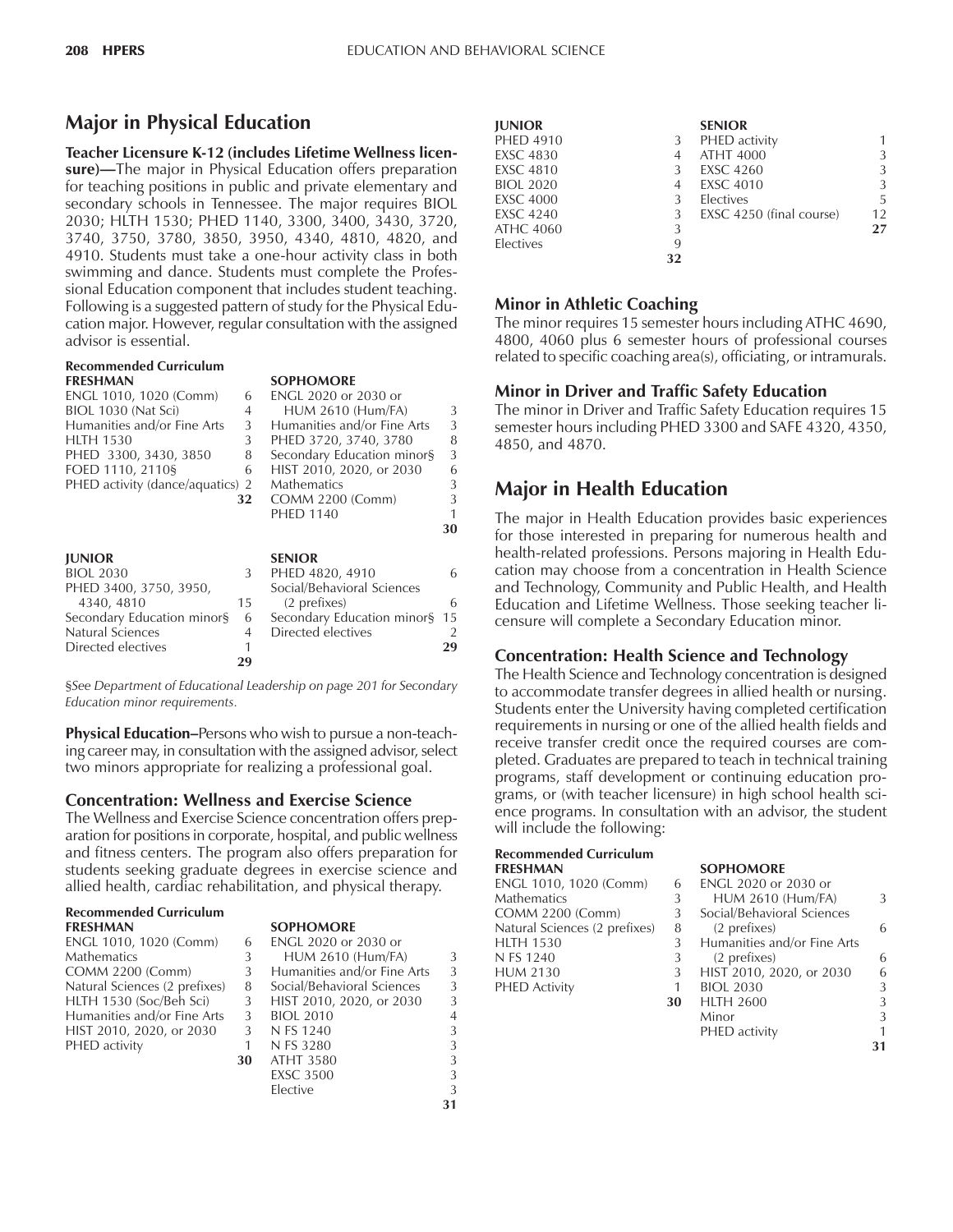| <b>IUNIOR</b>    |    | <b>SENIOR</b>           |           |
|------------------|----|-------------------------|-----------|
| BIOL 3080, 3340  | 6  | Certification/licensure | $0 - 17*$ |
| <b>HLTH 3300</b> | Κ  | Minor                   |           |
| <b>PHED 4810</b> | 3  | <b>Electives</b>        |           |
| <b>Electives</b> | 9  |                         | 29        |
| Minor            | 9  |                         |           |
|                  | 30 |                         |           |

*\*Required to obtain professional teaching license in health science*

#### **Concentration: Health Education and Lifetime Wellness**

The Health Education and Lifetime Wellness concentration is designed to prepare lifetime wellness instructors for grades 9-12. In consultation with an advisor, the student will include the following:

| <b>Recommended Curriculum</b><br><b>FRESHMAN</b><br>ENGL 1010, 1020 (Comm)<br><b>Mathematics</b><br><b>COMM 2200 (Comm)</b><br>Natural Sciences (2 prefixes)<br><b>HLTH 3320</b><br>FOED 1110, 2110§<br>N FS 1240 | 6<br>3<br>3<br>8<br>3<br>6<br>3<br>32 | <b>SOPHOMORE</b><br><b>ENGL 2020 or 2030 or</b><br><b>HUM 2610 (Hum/FA)</b><br>Social/Behavioral Sciences<br>HLTH 1530 (Soc/Beh Sci/<br>Major)<br>Humanities and/or Fine Arts<br>(2 prefixes)<br>HIST 2010, 2020, or 2030<br>Secondary Education minor§<br><b>BIOL 2030</b><br>Advised elective | 3<br>3<br>3<br>6<br>6<br>3<br>3<br>3<br>30 |
|-------------------------------------------------------------------------------------------------------------------------------------------------------------------------------------------------------------------|---------------------------------------|-------------------------------------------------------------------------------------------------------------------------------------------------------------------------------------------------------------------------------------------------------------------------------------------------|--------------------------------------------|
| <b>JUNIOR</b><br>HLTH 4260, 4300, 4360,<br>4400<br>Secondary Education minor§<br><b>PHED 3850</b><br>PHED minor<br>PHED activity                                                                                  | 12<br>6<br>3<br>6<br>1<br>28          | <b>SENIOR</b><br><b>HLTH 4270</b><br><b>PHED 4810</b><br>Secondary Education minor§<br>PHED minor<br><b>HLTH</b> elective<br>Advised elective                                                                                                                                                   | 3<br>3<br>12<br>6<br>3<br>3<br>30          |

ß*See Department of Educational Leadership on page 201 for Secondary Education minor requirements.*

#### **Concentration: Community and Public Health**

The Community and Public Health concentration is designed to prepare health educators in community and public health strategies so that they may influence changes in public health practice for individuals, organizations, and/or communities. In consultation with an advisor, the student will include the following:

# **Recommended Curriculum**

| ENGL 1010, 1020 (Comm)        | 6  | ENGL 2020 or 2030 or        |
|-------------------------------|----|-----------------------------|
| <b>Mathematics</b>            | 3  | <b>HUM 2610 (Hum/FA)</b>    |
| <b>COMM 2200 (Comm)</b>       | -3 | Social/Behavioral Sciences  |
| Natural Sciences (2 prefixes) | 8  | (2 prefixes)                |
| <b>HLTH 1530</b>              | 3  | Humanities and/or Fine Arts |
| N FS 1240                     | 3  | (2 prefixes)                |
| <b>HLTH 3320</b>              | 3  | HIST 2010, 2020, or 2030    |
| PHED activity                 |    | <b>BIOL 2030</b>            |
|                               |    |                             |

# **SOPHOMORE**

| ENGL 1010, 1020 (Comm)        | h  | ENGL 2020 or 2030 or        |    |
|-------------------------------|----|-----------------------------|----|
| Mathematics                   | 3  | <b>HUM 2610 (Hum/FA)</b>    | 3  |
| COMM 2200 (Comm)              | 3  | Social/Behavioral Sciences  |    |
| Natural Sciences (2 prefixes) | 8  | (2 prefixes)                | 6  |
| HLTH 1530                     |    | Humanities and/or Fine Arts |    |
| N FS 1240                     | 3  | (2 prefixes)                | 6  |
| HLTH 3320                     | 3  | HIST 2010, 2020, or 2030    | 6  |
| PHED activity                 |    | <b>BIOL 2030</b>            | 3  |
|                               | 30 | <b>HLTH 2600</b>            | 3  |
|                               |    | Minor                       | 3  |
|                               |    | PHED activity               | 1  |
|                               |    |                             | 31 |

| <b>IUNIOR</b>          |     | <b>SENIOR</b>    |    |
|------------------------|-----|------------------|----|
| <b>PHED 3250</b>       | 3   | HLTH 4270, 4460  | 6  |
| HLTH 3300, 4340, 4360, |     | <b>PHED 4810</b> | 3  |
| 4400, 4600, 4860       | 18. | Minor            | 6  |
| Minor                  | 9   | <b>Electives</b> | 5. |
|                        | 30  | Internship       | 9  |
|                        |     |                  | 29 |

#### **Minor in Health**

The minor in Health requires 15 semester hours including HLTH 1530, 3320, 4400, plus 6 hours of electives to be chosen from other health offerings or courses approved by the department chair.

#### **Minor in Health and Physical Education**

The minor in Health and Physical Education requires 15 semester hours to include HLTH 1530, 4340; PHED 3780, 3850, plus 4 hours of approved electives from health and physical education.

### **Major in Recreation and Leisure Services**

The major in Recreation and Leisure Services provides knowledge, skills, and experiences for students interested in preparing for positions in the recreation and leisure services profession. The major requires a general core accredited by NRPA which includes REC 3010, 3380, 3520, 3530, 3540, 3560, 4540, 4660, 4890, and 4900/01/02 (an extensive internship). Students may choose from concentrations in Recreational Therapy, Outdoor Recreation, or Recreation Administration. Students may choose to pursue a minor or advised electives of approximately 19 credit hours.

#### **Concentration: Recreational Therapy**

Those choosing the Recreational Therapy concentration serve persons with disability and/or health-related issues in a variety of settings. Employment may be sought with clinical, psychiatric, or rehabilitation hospitals, community/transitional agencies, outdoor therapeutic programs, or other health-related agencies. A student graduating with this concentration may apply for national certification as a Certified Therapeutic Recreation Specialist. Ongoing consultation with an advisor is essential.

| <b>Recommended Curriculum—Recreational Therapy</b> |   |                             |    |
|----------------------------------------------------|---|-----------------------------|----|
| <b>FRESHMAN</b>                                    |   | <b>SOPHOMORE</b>            |    |
| ENGL 1010, 1020 (Comm)                             | 6 | <b>ENGL 2020 or 2030 or</b> |    |
| BIOL 1030 (Nat Sci)                                | 4 | <b>HUM 2610 (Hum/FA)</b>    | ζ  |
| Natural Sciences                                   |   | Humanities and/or Fine Arts | 3  |
| (CHEM or PHYS)                                     | 4 | <b>Mathematics</b>          | ς  |
| Social/Behavioral Sciences                         |   | REC 3380, 3520, 3530        |    |
| (PSY and/or SOC)                                   | 6 | HIST 2010, 2020, or 2030    | 3  |
| <b>COMM 2200 (Comm)</b>                            | 3 | Advised electives           | q  |
| PHED activity                                      |   |                             | 30 |
| <b>REC 3010</b>                                    | 3 |                             |    |
| Humanities and/or Fine Arts                        | 3 |                             |    |
|                                                    |   |                             |    |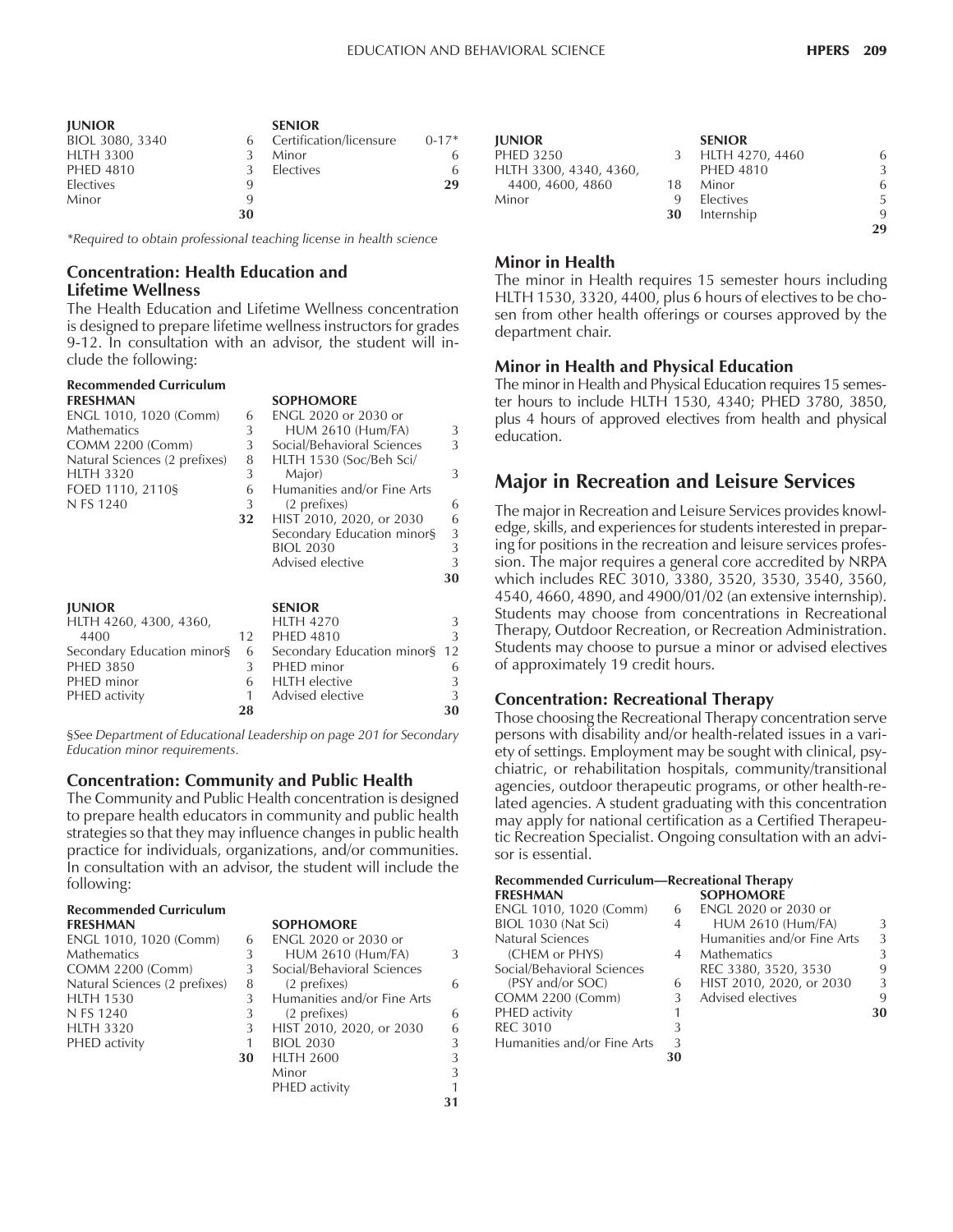| <b>JUNIOR</b>             |    | <b>SENIOR</b>         |    |
|---------------------------|----|-----------------------|----|
| HIST 2010, 2020, or 2030  | 3  | REC 4540, 4660        | 6  |
| REC 4500, 4499, 3540      | 9  | REC 4510, 4520        | 6  |
| REC 4480, 4470            | 6  | PSY 2300 or CDFS 3340 | 3  |
| REC 4890 (Pre-internship) |    | Advised electives     | 9  |
| <b>REC 3560</b>           | 3  | REC 4900 (Internship) | 6  |
| <b>BIOL 2030</b>          | 3  |                       | 30 |
| <b>PSY 3230</b>           | 3  |                       |    |
| PHED activity             |    |                       |    |
| Advised elective          |    |                       |    |
|                           | 30 |                       |    |

#### **Concentration: Outdoor Recreation**

Persons choosing the Outdoor Recreation concentration might establish careers with various natural resource-based agencies such as city, state, and national parks; resource management agencies; camp settings; and commercial and travel and tourism service providers. Ongoing consultation with an advisor is essential.

#### **Recommended Curriculum–Outdoor Recreation**<br>COPHOMOPE **FRESHMAN SOPHOMORE**

| I NLJI I/VIAIN              |       | <b>JULIU/VIUNL</b>          |    |
|-----------------------------|-------|-----------------------------|----|
| ENGL 1010, 1020 (Comm)      | 6     | ENGL 2020 or 2030 or        |    |
| BIOL 1030 (Nat Sci)         | 4     | <b>HUM 2610 (Hum/FA)</b>    | 3  |
| GEOL 1040 (Nat Sci)         | 4     | Humanities and/or Fine Arts | 3  |
| ANTH 2010, PSY 1410,        |       | <b>Mathematics</b>          | 3  |
| or SOC 101 (Soc/Beh Sci)    | 3     | REC 3380, 3520, 3530        | 9  |
| <b>COMM 2200 (Comm)</b>     | 3     | HIST 2010, 2020, or 2030    | 3  |
| PHED activity               | 1     | Advised electives           | 9  |
| <b>REC 3010</b>             | 3     |                             | 30 |
| GEOG 2000 (Soc/Beh Sci)     | 3     |                             |    |
| Humanities and/or Fine Arts | 3     |                             |    |
|                             | 30    |                             |    |
| <b>JUNIOR</b>               |       | <b>SENIOR</b>               |    |
| HIST 2010, 2020, or 2030    | 3     | REC 4540, 4580, 4660        | 9  |
| REC 3370, 3560, 3540        | 9     | REC 4901 (Internship)       | 6  |
| REC 3360, 4570, 3390        | 9     | REC 3371, 3570              | 6  |
| REC 4890 (Pre-internship)   | 1     | Advised electives           | 10 |
| REC 4490 or HLTH 3300       | 3     |                             | 31 |
| BIOL 4060, 4240, ABAS       |       |                             |    |
| 3630, or GEOG 4530          | 3-4   |                             |    |
| PHED activity               |       |                             |    |
|                             | 29-30 |                             |    |

#### **Concentration: Recreation Administration**

The Recreation Administration concentration offers preparation for careers with a variety of recreation and leisure services agencies. Potential opportunities include employment with public and municipal recreation departments, youth service providers, commercial and tourism agencies, and military recreation. Ongoing consultation with an advisor is essential.

#### **Recommended Curriculum—Recreation Administration FRESHMAN SOPHOMORE**

| ENGL 1010, 1020 (Comm)        | 6  | ENGL 2020 or 2030 or        |    |
|-------------------------------|----|-----------------------------|----|
| Natural Sciences (2 prefixes) | 8  | <b>HUM 2610 (Hum/FA)</b>    | 3  |
| ECON 2610 (Soc/Beh Sci)       |    | Humanities and/or Fine Arts | 3  |
| P S 1010 or 2010              |    | <b>Mathematics</b>          | 3  |
| (Soc/Beh Sci)                 |    | REC 3380, 3520, 3530        | 9  |
| <b>COMM 2200 (Comm)</b>       | 3  | HIST 2010, 2020, or 2030    | 3  |
| Humanities and/or Fine Arts   | 3  | Advised electives           | 9  |
| PHED activity                 |    |                             | 30 |
| <b>REC 3010</b>               |    |                             |    |
|                               | 30 |                             |    |

| <b>JUNIOR</b>            |   | <b>SENIOR</b>             |    |  |
|--------------------------|---|---------------------------|----|--|
| HIST 2010, 2020, or 2030 | 3 | REC 4540, 3371, 4660      | 9  |  |
| REC 3370, 3390, 3540     | 9 | REC 4902 (Internship)     | 6  |  |
| REC 3560, 4570           | 6 | BMOM 2900 or MGMT 3810    |    |  |
| PSY 2210 or 4380         |   | or MKT 3820               | 3  |  |
| <b>PSY 3020</b>          |   | Advised electives         | 10 |  |
| <b>REC 4500</b>          | 3 | PHED activity             |    |  |
| BMOM 2900 or MGMT 3810   |   | REC 4890 (Pre-internship) | 1  |  |
| or MKT 3820              | 3 |                           | 30 |  |
|                          |   |                           |    |  |

#### **Minor in Recreation**

The minor in Recreation consists of 15 semester hours of coursework in Recreation, 9 hours of which must be taken at MTSU. REC 3010 and 3530 are required plus 9 hours of approved REC electives.

# **Major in Athletic Training**

The Athletic Training Program consists of four academic years and is a **limited enrollment** program. The programís academic and clinical foundation is based upon the National Athletic Trainer's Association Educational Competencies and the Commission on Accreditation of Allied Health Education Programs accreditation standards and guidelines for entrylevel athletic training education programs. The program consists of 120 credit hours, which include General Education, athletic training core courses, and major auxiliary courses. Students enter the program as pre-athletic training majors and must complete the first year of pre-athletic training curriculum consisting of General Education and athletic training prerequisite courses. Students then make formal application for admission to the last three years, which includes 45 hours of athletic training courses. When a student applies for admission and is accepted, the student is then classified as an Athletic Training major. The number of students accepted into the program is limited, making the application process competitive.

Students seeking admission to the program must have a 2.50 cumulative grade point average. The application process includes the following:

- completion of a formal application, which includes three letters of recommendation;
- successful completion of ATHT 2590 and 3580 and BIOL 2010 with a minimum grade of B- in each;
- successful completion of pre-program clinical observations as part of ATHT 2590;
- successful completion of pre-program clinical proficiencies;
- successful completion of a minimum of 24 credit hours;
- interview with Athletic Training program admission committee.

After students have met the admission requirements, acceptance is based upon weighted criteria. Meeting minimal admission requirements does not guarantee admission to the program.

All students must sign a technical standards document as part of the application process. This document is attached to the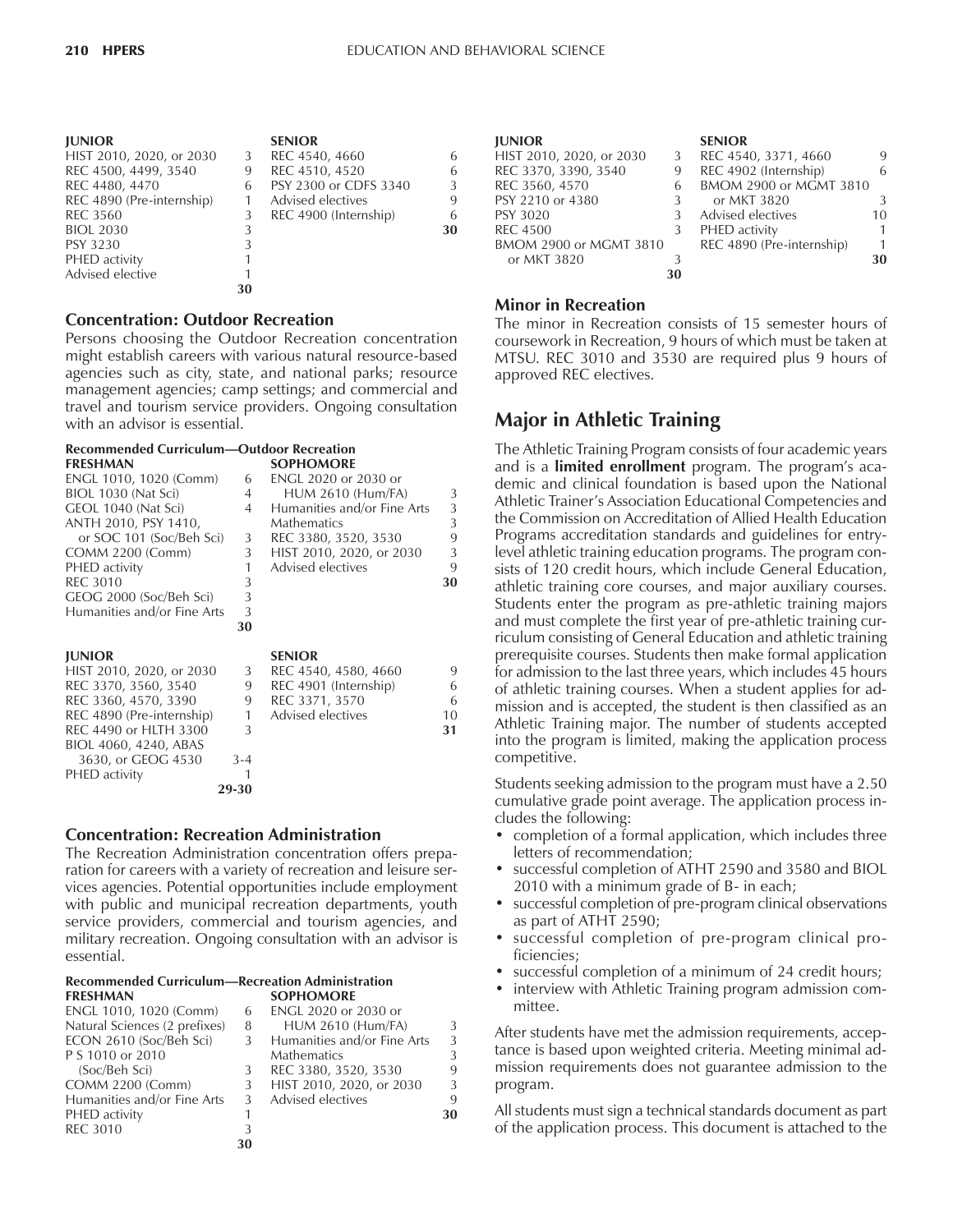program application form and is in the Athletic Training education program manual.

Once a student is admitted, he/she must follow a prescribed course of study, which includes both academic and clinical courses. Students must maintain a cumulative grade point average of 2.50. Students must achieve a B- or better in all ATHT courses and ATHT 4820 and a C- or better in BIOL 1110 or 1030, 2020; N FS 1240; PHED 1200, 4240, 4810, 4830, 4910; and ATHC 4060 to continue in the program. If a student does not achieve a B- or better in an ATHT course and a C- or better in the above courses he/she must retake the course.

Only admitted students are allowed to register for athletic training clinical courses (ATHT 3000, 3001, 3002, 3003, 4430, 4950, and 4990). These courses require a structured clinical rotation under an approved clinical instructor/supervisor. Clinical courses provide the student with a variety of athletic training experiences including contact-collision, collision, and non-contact sports in the collegiate, high school, and professional sport environment. Students also take a practicum (ATHT 4430) in athletic training at the completion of their junior year, which requires a clinical rotation in a non-traditional sport environment (i.e., sports medicine clinic, physical therapy clinic). Students must complete all clinical courses with a minimum grade of B- or better. If a student does not complete a clinical course with a B- or better, the student cannot progress to the next clinical course until that course has been retaken and a grade of B- or better has been achieved.

Students must have a minimum overall GPA of 2.50 to graduate from the program. Upon successful completion of the program, graduates are awarded a B.S. in Athletic Training and become eligible to sit for the National Trainer's Association Board of Certification Examination (NATABOC).

#### **Recommended Curriculum PRE-ATHLETIC TRAINING PROGRAM FRESHMAN**

|    | <b>SPRING</b>            |    |
|----|--------------------------|----|
|    | <b>ENGL 1020 (Comm)</b>  | 3  |
|    | ATHT 3580 or             |    |
|    | PSY 1410 (Soc/Beh Sci)   | 3  |
|    | <b>ATHT 2590</b>         | 3  |
|    | HIST 2010, 2020, or 2030 | 3  |
|    | <b>BIOL 2010</b>         | 4  |
| 16 |                          | 16 |
|    |                          | 3  |

#### *Application to Program and Program Admission*

#### **ADMITTED ATHLETIC TRAINING PROGRAM SOPHOMORE SPRING**

| ENGL 2020 or 2030 or     |    | ATHT 3950                     | 3              |
|--------------------------|----|-------------------------------|----------------|
| <b>HUM 2610 (Hum/FA)</b> |    | ATHT 3001                     | 3              |
| ATHT 3000                |    | PHYS 2010/2011 (Nat Sci)      | $\overline{4}$ |
| <b>BIOL 2020</b>         |    | 4 Humanities and/or Fine Arts | 3              |
| N FS 1240                | -3 | HIST 2010, 2020, or 2030      | 3              |
| ATHT 4200                |    | <b>PHED 1200</b>              | 1.             |
|                          | 16 |                               |                |
|                          |    |                               |                |

| <b>JUNIOR</b><br>FALL<br>ATHT 3960<br>ATHT 3002<br><b>PHED 4910</b><br><b>ATHT 4500</b><br>Humanities and/or Fine Arts | 3<br>2<br>3<br>3<br>3 <sup>7</sup><br>15 | <b>SPRING</b><br>ATHT 4960<br>ATHT 4970<br>ATHT 3003<br>Social/Behavioral Sciences<br><b>EXSC 4830</b> | 3<br>3<br>3<br>3<br>$\overline{4}$<br>16 |
|------------------------------------------------------------------------------------------------------------------------|------------------------------------------|--------------------------------------------------------------------------------------------------------|------------------------------------------|
| <b>SUMMER</b><br>ATHT 4000<br><b>ATHT 4430</b>                                                                         | 3<br>3<br>6                              |                                                                                                        |                                          |
| <b>SENIOR</b><br>FALL<br><b>PHED 4240</b><br><b>ATHT 4820</b><br>ATHT 4950                                             | 3<br>3<br>3<br>9                         | <b>SPRING</b><br>ATHT 4990<br><b>ATHC 4060</b><br><b>PHED 4810</b>                                     | 3<br>3<br>3<br>9                         |

#### **Athletic Training Program Costs**

Athletic training students pay the same fee schedules as do all other undergraduate students at the University. These fees are described in detail elsewhere in this catalog. Additional expenses incurred by athletic training students include:

- 1. the cost of a uniform package varies in price (yearly);
- 2. liability insurance \$35 (junior/senior year);
- 3. membership into the National Athletic Trainer's Association (senior year).

#### **Teacher Licensure**

Students who wish to pursue licensure in the State of Tennessee must consult with the director of the Athletic Training Program early in the academic process to ensure a smooth transition through this academic program. In order to acquire teacher licensure, the student should expect to work at least one additional academic year in order to obtain teacher certification.

### **Courses in Physical Education [PHED]**

The physical education activity courses are designed to prepare students for future participation in these activities by developing basic competencies in the fundamental skills of each activity. Opportunities for the improvement of skill and the learning of new skills are provided through intermediate and advanced level courses in certain activities.

**1000 Team Games and Conditioning.** One credit.

**1010 Beginning Folk and Square Dance.** One credit.

**1020 Beginning Social Dance.** One credit.

**1040 Beginning Tennis.** One credit.

- **1050, 1060 Adapted Physical Activity.** One credit each.
- **1080 Beginning Bowling.** One credit. Fee required.
- **1100 Beginning Karate.** One credit.
- **1110 Casting and Fishing Techniques.** One credit.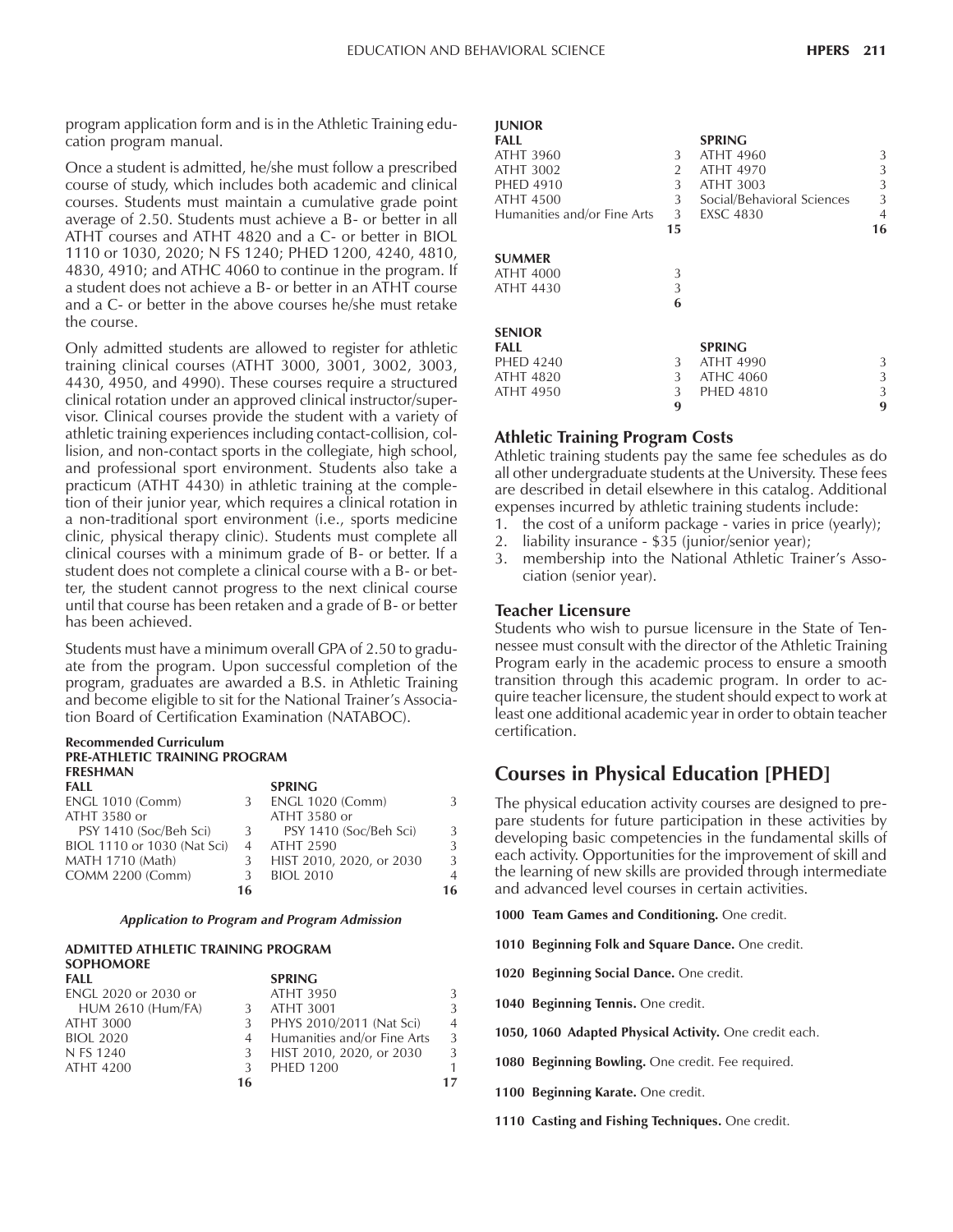- **1120 Backpacking and Hiking.** One credit.
- **1130 Beginning Bicycling.** One credit.
- **1140 Gymnastics.** One credit.
- **1150 Beginning Badminton.** One credit.
- **1160 Beginning Archery.** One credit.
- **1170 Beginning Racquetball.** One credit.
- **1180 Beginning Aerobics (Walking/Jogging).** One credit.
- **1190 Aerobic Dance.** One credit.
- **1200 Beginning Weight Training.** One credit.
- **1210 Beginning Basketball.** One credit.
- **1220 Beginning Soccer.** One credit.
- **1230 Team Handball.** One credit.
- **1240 Water Aerobics.** One credit. No swimming skills required.
- **1250 Self Defense.** One credit.
- **1260 Intermediate Bicycling.** One credit.
- **1270 Yoga.** One credit.
- **1280 Beginning Pilates.** One credit. Series of floor exercises developed by Joseph H. Pilates designed to increase strength, flexibility, stamina, and concentration. Focus on postural alignment and body mechanics; facilitates enhancement of kinesthetic sense overall and increases body awareness.
- **1290 Tai Chi.** One credit. All 56 postures of Chen-style tai chi taught in one semester. Includes an overview of the history, philosophy, principles, and benefits of tai chi.
- **1300 Personal Fitness.** One credit. Basic concepts, techniques, and activities needed to design an individual fitness program.
- **1310 Beginning Rugby.** One credit. Introduces the basics of the game of rugby. Coed, non-contact play coupled with classroom analysis.



- **2000 Beginning Wrestling.** One credit.
- **2010 Beginning Modern Dance.** One credit.
- **2020 Beginning Golf.** One credit. Fee required.
- **2030 Tumbling and Trampoline.** One credit.
- **2040 Beginning Swimming.** One credit.
- **2050, 2060 Adapted Physical Activity.** One credit each.
- **2070 Intermediate Swimming.** One credit.
- **2080 Intermediate Modern Dance.** One credit.
- **2090 Intermediate Tennis.** One credit.
- **2100 Effective Living.** Two credits. A general health course designed to enable students to deal more effectively with personal and family health responsibilities as well as emergency situations.
- 2110 Basic Horsemanship-Equitation. One credit.
- **2120 Scuba Diving.** Two credits. Prerequisite: PHED 2070. Students must pass a swimming proficiency test.
- **2130 Basic River Canoeing.** One credit. Prerequisite: PHED 2070. Students must pass a swimming proficiency test.
- **2140 Basic Lifeguarding.** Two credits. Includes lifeguard training, automated external defibrillation, professional rescuer oxygen administration, and preventing disease transmission.
- **2150 Synchronized Swimming.** One credit. Prerequisite: PHED 2070.
- 2160 Ballet-Primary. One credit.
- 2170 Ballet-Intermediate. One credit.
- **2180 Beginning Jazz Dance.** One credit.
- **2190 Beginning Tap Dance.** One credit.
- **2200 Modern Gymnastics.** One credit.
- **2240 Beginning Roller Skating.** One credit. Fee required.
- **2250 Intermediate Bowling.** One credit. Fee required.
- **2260 Basic Rock Climbing.** One credit.
- **2270 Beginning Volleyball.** One credit.
- **2280 Intermediate Tap Dancing.** One credit.
- **2290 Intermediate Roller Skating.** One credit.
- **2300 Beginning Handball.** One credit.
- **2320 Advanced Weight Training.** One credit.
- **2330 Advanced Karate.** One credit.
- **2340 Aquatic Instructor Certification.** One credit.
- **2350 Intermediate Badminton.** One credit.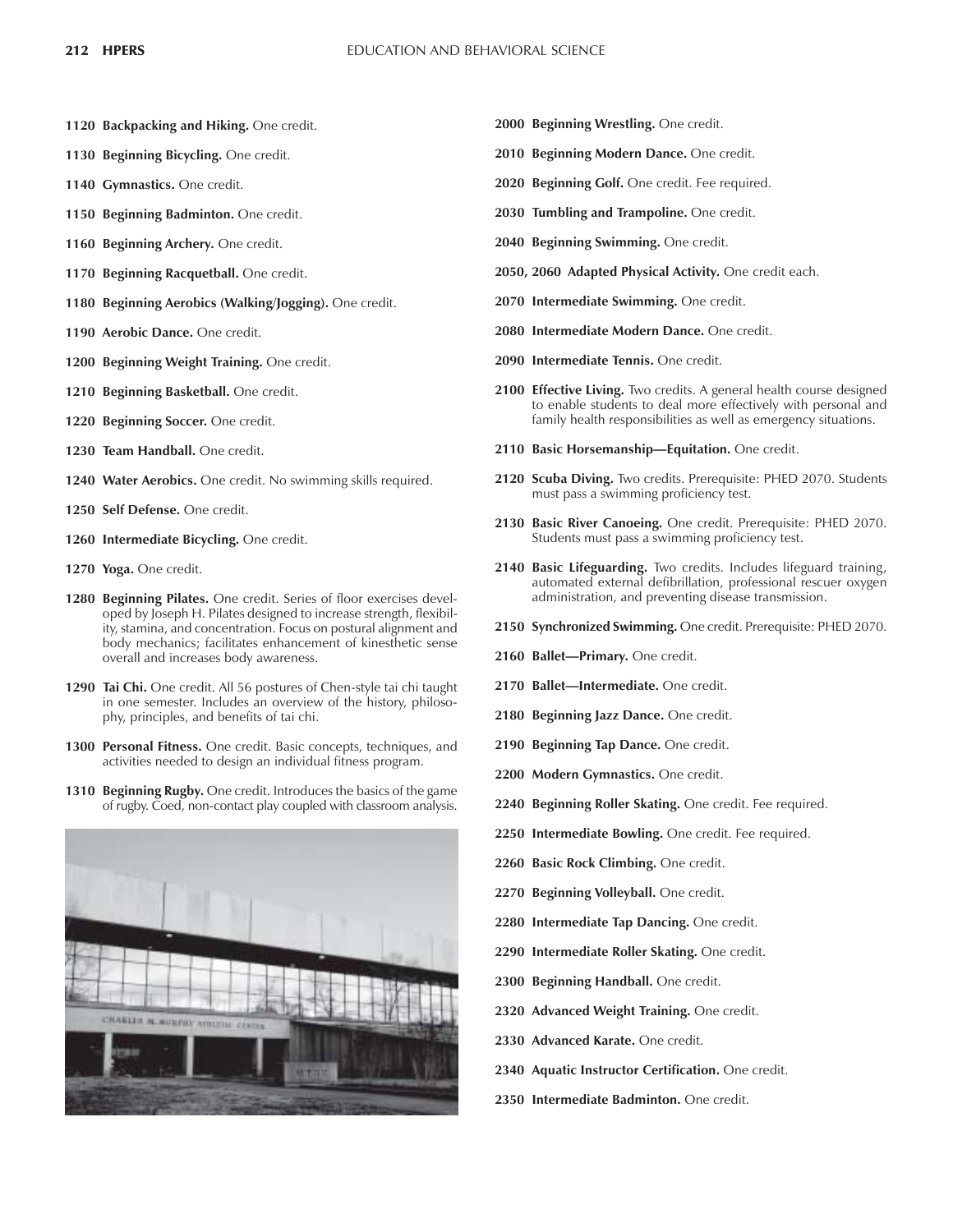- **2360 Intermediate Wrestling.** One credit.
- **2380 Intermediate Jazz Dance.** One credit.
- **2400 Intermediate Handball.** One credit.
- **2410 Beginning Softball.** One credit.
- **2420 Intermediate Golf.** One credit.
- **2430 Advanced Volleyball.** One credit.
- **2440 Advanced Swimming.** One credit.
- **2450 Advanced Tennis.** One credit.
- **3250 Workshops in Wellness.** Three credits. Preparation for conducting workshops in a variety of professional settings.
- **3300 First Aid and Safety Education.** Three credits. (Same as HLTH 3300.) Deals with first aid measures, accident prevention, and cardiopulmonary resuscitation. Addresses issues related to drug use/abuse and related acts of violence. Satisfactory completion of the course qualifies the student for American Red Cross Standard and CPR certificates.
- **3400 Motor Learning and Development.** Three credits. Explores the study of motor activity by discussing the development of motor patterns and how we learn to move under various circumstances. Students will become familiar with the concepts, terms, techniques, and activities that will lead to a better understanding of motor development and motor learning.
- **3430 Games, Gymnastics, and Rhythmic Activities for Children.** Two credits. Activities suitable for the needs, abilities, and interests of children and youth throughout the stages of their growth and development.
- **3500 Physical Education for Early Childhood.** Four credits. Principles, teaching strategies, and curriculum activities for young children. Planning age-appropriate physical activities and designing developmentally appropriate motor skill experiences for young children. Extensive practicum experiences in teaching. Two onehour lectures and two one-hour labs per week.
- **3720 Skills and Techniques of Teaching Fitness Activities.** Three credits. Writing, planning, teaching, and participating in personalized and group fitness programs and the interpretative assessment of related components with the understanding of physiological principles related to exercise. Teaching lifetime wellness activities required in laboratory and field experiences.
- **3730 Skills and Techniques of Teaching Tumbling, Stunts, and Gymnastics.** Three credits. Objectives, materials, and techniques for teaching tumbling and gymnastics. Laboratory and field experiences required.
- **3740 Skills and Techniques of Teaching Individual and Dual Sports.** Three credits. Knowledge of skills, methods, and materials necessary for teaching activities—archery, badminton, golf, tennis, and bowling—which will contribute to lifetime wellness. Laboratory and field experiences required.
- **3750 Skills and Techniques of Teaching Team Games.** Three credits. Skills, methods, and concepts in basketball, soccer, volleyball, softball, and team handball that would allow participants to engage in physical fitness activities into middle adult years. Laboratory and field experiences required.
- **3760 Skills and Techniques of Teaching Aquatics (ARC Water Safety Instructor.**) Three credits. Emphasizes the individual's stroke development, the ability to analyze strokes, and the methods and materials for organizing, teaching, and administering aquatic programs. Laboratory and field experiences required.
- **3780 Curriculum in Physical Education.** Two credits. The role of physical education in society; the characteristics, needs, and interests of students; and the principles necessary for the development of a quality curriculum in physical education and fitness activities that will enhance a lifetime of health and wellness.
- **3810 Directing Intramurals.** Two credits. The organization and administration of intramural programs. The student experiences actual participation in developing and supervising intramural activities.
- **3850 Foundations of Physical Education.** Three credits. Lectures, discussion, and reports introduce students to the importance of physical activity and nutritional values as they relate to lifetime wellness. Study of physical education through its history, philosophy, leadership, and organization including related principles from biology, physiology, sociology, and psychology.
- **3910 Officiating.** Two credits. (Same as ATHC 3910.) Technique and practice in officiating major sports.
- **3950 Adapted Physical Activity.** Three credits. Principles of planning and conducting physical education in order to provide for the special needs, interests, and abilities of exceptional students. Field work in local schools and community agencies.
- **4250 Internship in Exercise Science and Health Promotion.** Twelve credits. (Same as EXSC/HLTH 4250.) Prerequisites: PHED 3250, 4240, 4810, 4830, 4910; HLTH 3300; BIOL 2030; N FS 1240. On-site practical experience in an exercise science/health promotion program.
- 4290 Corrective Therapy-Clinical Training Program. Nine credits. Provides trainee-students clinical training in a paramedical specialty in order to treat illness and injury. Program is affiliated with the Veterans Administration Hospital, Murfreesboro.
- **4340 Wellness and Healthy Lifestyles.** Three credits. (Same as HLTH/ REC 4340.) Developing healthy lifestyles through health appraisal, fitness evaluation, identifying cardiovascular risk factors, and individual exercise prescriptions.
- **4600 Technology Applications.** One credit. Prerequisite: An introductory course in computer literacy or equivalent with instructor permission; corequisite: PHED 4601. Understanding and competency using a variety of technology applications related to the profession. Students required to enroll in corresponding lab during the same semester.
- **4601 Technology Applications Lab.** Two credits. Corequisite: PHED 4600. Investigation and application of profession-specific software and hardware applications.
- **4700 Skills and Techniques of Teaching Rhythmic Activities.** Three credits. Skills in various dance forms, methods and materials, evaluative procedures, experiences in teaching all forms of dance to students at the K-12 level. Lab required.
- **4810 Measurement and Evaluation.** Three credits. (Same as EXSC/ HLTH 4810.) Concepts and procedures used for applied measurement and evaluation in health and human performance settings. Basic statistics, reliability and validity, measurement in-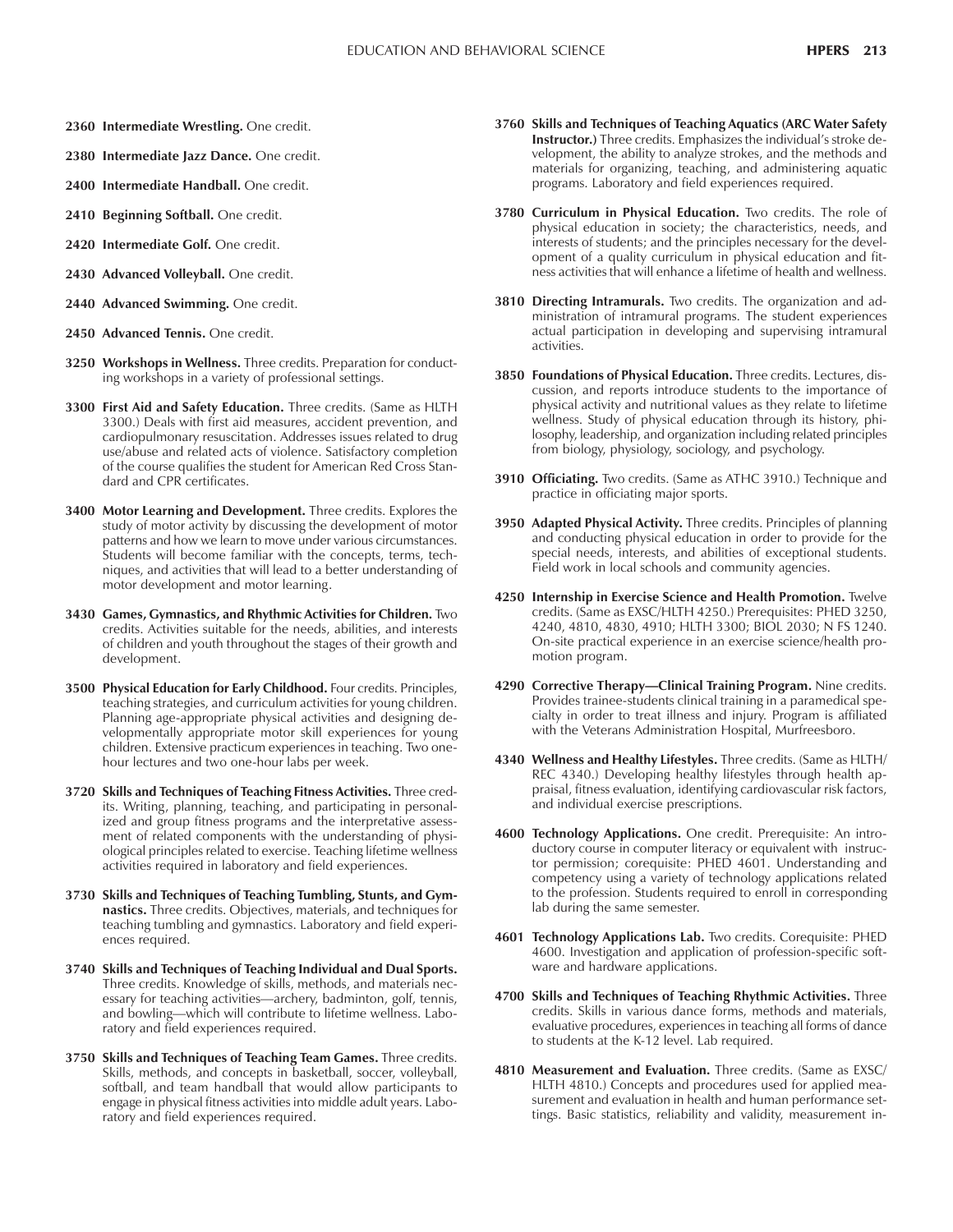struments in field and laboratory settings, and the administration of a variety of tests within discipline.

- **4820 Organization and Administration of Physical Education.** Three credits. Provides the basic knowledge necessary to organize and manage a total physical education and sports program. Information concerning the pertinent administration processes including legal responsibilities.
- **4910 Kinesiology.** Three credits. The science of human motion. Emphasis on principles of anatomy, physiology, and mechanics of human activity.
- **4920 Independent Study.** One, two, or three credits. (Same as ATHT/ EXSC/HLTH/REC 4920.) Independent study topics based on a study plan prepared in cooperation with a faculty supervisor. Culminates in a formal paper and/or comprehensive examination. Application forms must be completed and approved prior to enrollment. A maximum of three credit hours may be applied toward degree.

# **Courses in Health [HLTH]**

- **1530 Health and Wellness.** Three credits. Explores the role and importance of health and wellness in the lives of individuals and society in general. Laboratory venues will allow opportunities for assessment of lifestyles, decision-making, and research data on health and wellness. Lectures will provide concepts, information, and data involved in maintaining optimum health and wellness. Two lectures and one laboratory.
- **2600 Introduction to Health Professions.** Three credits. Examines select health professions. Includes admission procedures, training, post-graduate training, licensure, practice options. Designed to assist students interested in a health career make a more informed choice early in their undergraduate preparation.
- **3300 First Aid and Safety Education.** Three credits. (Same as PHED 3300.) Deals with first aid measures, accident prevention, and cardiopulmonary resuscitation. Addresses issues related to drug use/abuse and related acts of violence. Satisfactory completion of the course qualifies the student for American Red Cross Standard and CPR certificates.
- **3310 Health Problems of Exceptional Children.** Three credits. Common health problems of all children with emphasis on health problems peculiar to children in various areas of exceptionality. Consideration will be given to identification and referral.
- **3320 Community and Public Health.** Three credits. Basic preparation for health educators in community and public health programs with an emphasis on identifying and solving problems. Concentrates on the role of the health educator in needs assessment, effective communication, and the management of public health concerns.
- **3330 History of Health Education and Health Organizations.** Three credits. Analysis of health education from origins to present. Emphasis on health philosophies, conferences, significant movements, associations, and pioneer health leaders.
- **4250 Internship in Exercise Science and Health Promotion.** Twelve credits. (Same as EXSC/PHED 4250.) Prerequisites: PHED 3250, 4240, 4810, 4830, 4910; HLTH 3300; BIOL 2030; N FS 1240. On-site practical experience in an exercise science/health promotion program.
- **4260 Curriculum and Teaching Methods in Health Education.** Three credits. Curriculum planning and teaching methods for prospective school, community, and public health personnel who aspire to teach health education.
- **4270 Bioethical Issues in Health Education.** Three credits. An analysis of current bioethical issues, problems, needs, trends, and interests in health education.
- **4280 Instructorís Course in First Aid and CPR.** Two credits. Prerequisite: HLTH 3300 or current Red Cross certification in multi-media first aid and CPR or standard first aid. Organization, planning, and teaching American Red Cross safety course. Red Cross instructor certification for successful completion.
- **4300 The School Health Program.** Three credits. Offers preparation for leadership roles in school health services, instruction, and emergency situations, with special emphasis on evaluation.
- **4340 Wellness and Healthy Lifestyles.** Three credits. (Same as PHED/ REC 4340.) Developing healthy lifestyles through health appraisal, fitness evaluation, identifying cardiovascular risk factors, and individual exercise prescriptions.
- **4360 Teaching Human Sexuality.** Three credits. Assists teachers and future teachers in developing, implementing, and evaluating human sexuality curricula and programs for schools (K-12).
- **4370 Health and First Aid for Children (Pre-K-3).** Two credits. Skill and knowledge required to maintain a healthy and safe school or day-care environment for pre-K-3 children.
- 4390 Women's Health. Three credits. Applies and extends the knowledge base of health care for women and provides students with the knowledge to help them enhance their own and others' health.
- **4400 Drugs and Violence in Health Education.** Three credits. Offers an understanding of the nature of drugs, relationships people form with drugs, and consequences of those relationships. Relationship of drugs to acts of violence considered as well as educational programs addressing issues related to drug use/abuse and acts of violence.
- **4460 Introduction to Epidemiology.** Three credits. Epidemiologic analysis including measures of disease frequency, measures of effect, association and causation, sources of inaccuracy, experimental and observational study designs.
- **4600 Technology Applications.** One credit. Prerequisite: An introductory course in computer literacy or equivalent with instructor permission; corequisite: HLTH 4601. Understanding and competency using a variety of technology applications related to the profession. Students required to enroll in corresponding lab during the same semester.
- **4601 Technology Applications Lab.** Two credits. Corequisite: HLTH 4600. Investigation and application of profession-specific software and hardware applications.
- **4810 Measurement and Evaluation.** Three credits. (Same as EXSC/ PHED 4810.) Concepts and procedures used for applied measurement and evaluation in health and human performance settings. Basic statistics, reliability and validity, measurement instruments in field and laboratory settings, and the administration of a variety of tests within discipline.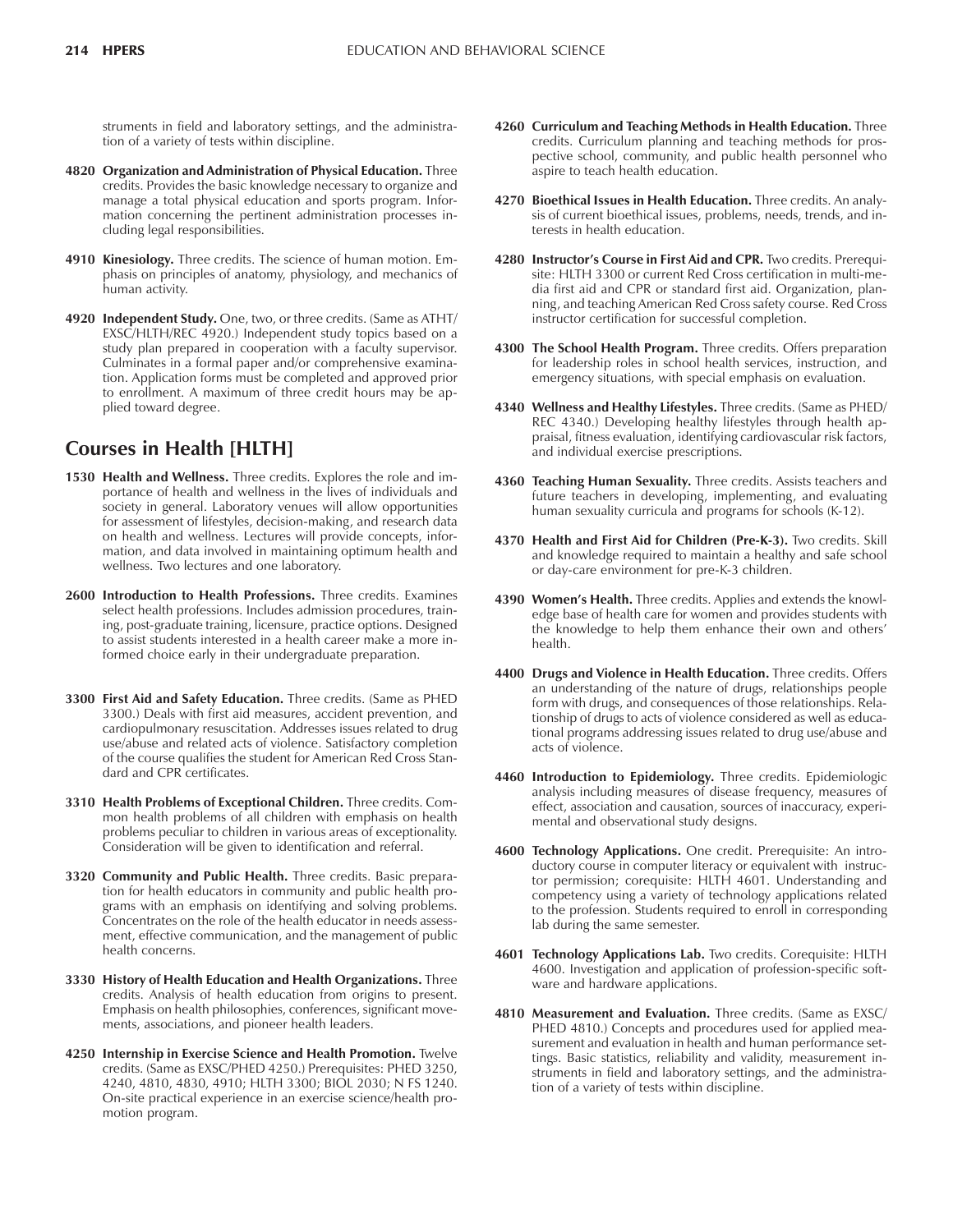- **4860 Organization and Administration of Health Education.** Three credits. Theories and models of health education and promotion, needs assessment, program and intervention development (including mission, goals, objectives, and activities of programs), scheduling, budgeting, and evaluating health education programs in schools (K-12) and in the community.
- **4900 Certified Health Education Specialist (CHES) Review.** One credit. Responsibilities and competencies on the Certified Health Education Specialist examination.
- **4920 Independent Study.** One, two, or three credits. (Same as ATHT/ EXSC/PHED/REC 4920.) Independent study topics based on a study plan prepared in cooperation with a faculty supervisor. Culminates in a formal paper and/or comprehensive examination. Application forms must be completed and approved prior to enrollment. A maximum of three credit hours may be applied toward degree.

## **Courses in Exercise Science [EXSC]**

- **3500 Exercise Leadership and Program Planning.** Three credits. Practical experience in adult exercise leadership in individual and group settings. Precautions for safe and effective exercise leadership, instruction, and adult fitness programming based on the guidelines of the American College of Sports Medicine included.
- **4000 Research Seminar in Exercise Science.** Three credits. Prerequisite: EXSC 4830. Development of research ideas, application of computers in searching research databases, methods of research and data collection, and preparation and presentation of a research proposal.
- **4010 Applied Research in Exercise Science.** Three credits. Prerequisite: EXSC 4000. Completion of a research study in exercise science including preparation of Institutional Review Board documents, collection and analysis of research data, preparation of research report, and presentation of research findings.
- **4240 Principles of Exercise Prescription and Assessment.** Three credits. Prerequisites: EXSC 4810, 4830; PHED 4910. Provides students with practical and theoretical experiences in exercise prescription and health/fitness assessment techniques; primarily for healthy population. Upon completion, pursuit of ACSM Health/ Fitness Instructor Certification recommended.
- **4250 Internship in Exercise Science and Health Promotion.** Twelve credits. (Same as HLTH/PHED 4250.) Prerequisites: PHED 3250, 4910; EXSC 4240, 4810, 4830; HLTH 3300; BIOL 2030; N FS 1240. On-site practical experience in an exercise science/health promotion program.
- **4260 Exercise Assessment and Prescription for Special Populations.** Three credits. Prerequisite: EXSC 4240. Practical and theoretical experiences in exercise prescription and health/fitness assessment techniques for special populations. Precautions for safe and effective participation in exercise programs identified.
- **4810 Measurement and Evaluation.** Three credits. (Same as HLTH/ PHED 4810.) Concepts and procedures used for applied measurement and evaluation in health and human performance settings. Basic statistics, reliability and validity, measurement instruments in field and laboratory settings, and the administration of a variety of tests within discipline.
- **4830 Physiology of Exercise.** Four credits. Prerequisites: BIOL 2030 or 2010 and 2020. Principles of exercise physiology. Acute response and chronic adaptations of the body to physical activity,

exercise, and sports participation, and their impact on homeostasis examined.

- **4920 Independent Study.** One, two, or three credits. (Same as ATHT/ HLTH/PHED/REC 4920.) Independent study topics based on a study plan prepared in cooperation with a faculty supervisor. Culminates in a formal paper and/or comprehensive examination. Application forms must be completed and approved prior to enrollment. A maximum of three credit hours may be applied toward degree.
- **4965 Aquatic Exercise and Therapeutic Rehabilitation Techniques.** Three credits. (Same as ATHT/REC 4965.) Examines the various uses of the aquatic environment to develop, maintain, and improve physical performance with practical development of skills and techniques and aquatic exercise programming. Combines both didactic and laboratory activities in an experiential learning environment.

# **Courses in Athletic Coaching [ATHC]**

- **3600 Coaching Football.** Two credits. Theory and practice in fundamentals as well as introduction of offensive and defensive types of play. Emphasis on the basic aspects.
- **3610 Coaching Basketball for Men.** Two credits. Theory and practice in the fundamentals as well as introduction of offensive and defensive types of play. Emphasis on the basic aspects.
- **3620 Coaching Golf and Tennis.** Two credits. Prepares the student to teach the fundamental aspects of golf and tennis, with emphasis on adaptation to varied approaches in teaching and coaching.
- **3630 Teaching and Coaching Wrestling.** Two credits. Provides the prospective teacher and coach with the methods and materials needed for teaching and coaching wrestling in the public schools.
- **3660 Coaching of Volleyball and Basketball for Women.** Two credits. Theory and practice in the fundamentals as well as introduction of offensive and defensive types of play. Emphasis on the basic aspects.
- **3810 Directing Intramurals.** Two credits. The organization and administration of intramural programs. Actual participation in developing and supervising intramural activities.
- **3910 Officiating.** Two credits. (Same as PHED 3910.) Technique and practice in officiating major sports.
- **4000 Strength, Conditioning, and Human Performance.** Three credits. Prerequisites: Anatomy, physiology, kinesiology, and weight training; or by permission of instructor. Offers preparation for the National Strength and Conditioning Association's Strength and Conditioning Specialists Certification Examination.
- **4060 Sport Psychology.** Three credits. (Same as PSY 4060.) The application of behavioral principles, motivational research, personality factors, social/psychological findings, cognitive processes, dysfunctional behavior knowledge, and psychometric assessment procedures to the arena of sports. Introduces students to this discipline and provides knowledge to help enhance their own performances and the performances of others.
- **4180 Coaching Speed/Strength Conditioning for Sports.** Three credits. Organizing and developing speed and strength conditioning programs for sports. Setting up and supervising proper methods and techniques in running, weight lifting, and conditioning exercise for athletics today.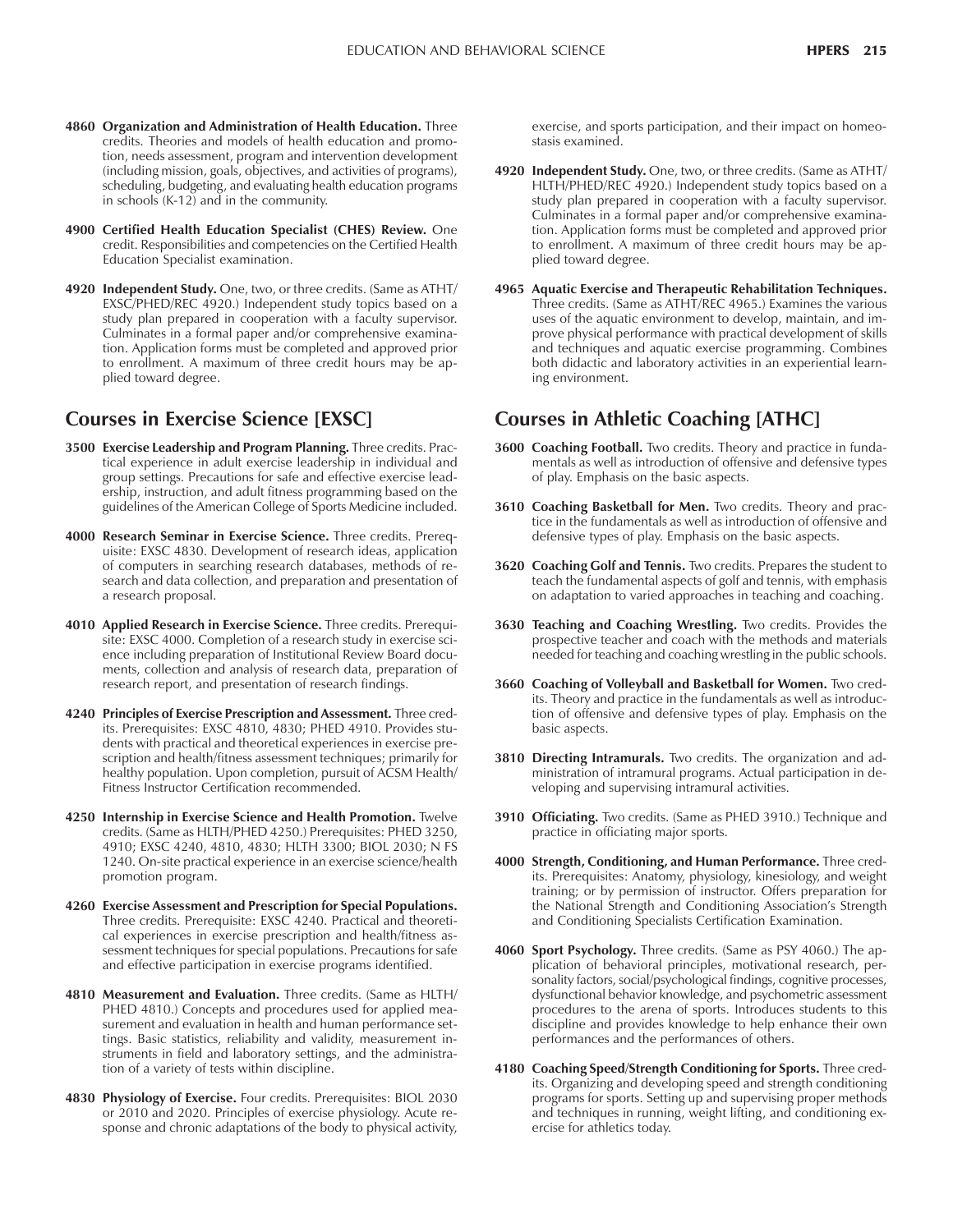- **4220 Coaching Soccer.** Two credits. Theory and practice of soccer fundamentals as well as introduction of offensive and defensive plays.
- **4600 Advanced Coaching of Football.** Two credits. Philosophies of coaching and a detailed study of the master plan of coaching responsibilities.
- **4620 Advanced Coaching of Basketball.** Two credits. Offers the upper-level student an in-depth study of the profession. Philosophies of coaching discussed, along with a detailed study of the master plan of coaching responsibilities.
- **4640 Coaching of Baseball.** Two credits. Theory and practice in the fundamentals as well as reviewing various systems of types of play.
- **4650 Coaching Cross-Country, Track and Field.** Two credits. Theory and practice in fundamentals and skills.
- **4690 Psychology of Coaching.** Three credits. Application of basic psychological principles to everyday coaching situations and problems. Designed to improve communication and motivation between players and coaches.
- **4800 Administration of High School and College Athletics.** Three credits. Deals with administrative concerns of athletic eligibility, contest management, equipment, finances, budgets, safety, layout and maintenance of facilities, public relations, publicity, and current athletic trends.

# **Courses in Athletic Training [ATHT]**

- **2590 Psychomotor Skills in Athletic Training.** Three credits. Various topics and techniques with emphasis on the application of supportive and protective taping. A minimum of 60 directed clinical hours of observation required.
- **3000 Clinical A in Athletic Training.** Three credits. Prerequisites: ATHT 2590, 3580. Psychomotor skills used in the application of protective equipment, emergency procedures, care and treatment of athletic injuries, and use of basic modalities. A minimum of 200 clinical hours under the direct supervision of an approved clinical instructor required.
- **3001 Clinical B in Athletic Training.** Three credits. Prerequisite: ATHT 3000; corequisite: ATHT 3950. Psychomotor skills used in the evaluation and assessment of injuries to the lower extremities. A minimum of 200 clinical hours under the direct supervision of an approved clinical instructor required.
- **3002 Clinical C in Athletic Training.** Three credits. Prerequisite: ATHT 3001; corequisite: ATHT 3960. Psychomotor skills used in the evaluation and assessment of injuries to the upper extremities and thorax. A minimum of 200 clinical hours under the supervision of an approved clinical instructor required.
- **3003 Clinical D in Athletic Training.** Three credits. Prerequisite: ATHT 3002; corequisite: ATHT 4960. Psychomotor skills used in the rehabilitation of musculoskeletal injuries. A minimum of 200 clinical hours under the direct supervision of an approved clinical instructor required.
- **3580 Prevention and Care of Athletic Injuries.** Three credits. Modern principles in the care, prevention, and management of sports injuries.
- **3950 Evaluation and Assessment of Injuries to the Lower Extremities.** Three credits. Prerequisites: ATHT 2580; BIOL 2010. Corequisite: ATHT 3001 or permission of instructor. Evaluation and assessment of athletic injuries to the lower extremities and lumbar spine.
- **3960 Evaluation and Assessment of Injuries to the Upper Extremities and Thorax.** Three credits. Prerequisites: ATHT 2580, 3950; BIOL 2010, 2020. Corequisite: ATHT 3002 or permission of instructor. Evaluation and assessment of athletic injuries to the upper extremities and thorax.
- **4000 Strength, Conditioning, and Human Performance.** Three credits. Prerequisites: Anatomy, physiology, kinesiology, and weight training; or by permission of instructor. Theories and principles of strength training and conditioning and techniques used to become a strength and conditioning specialist or personal fitness trainer.
- **4080 Alternative Therapies in Athletic Training.** Three credits. Examines the didactic and psychomotor concepts of various alternative and complementary therapies as they relate to the profession of athletic training.
- **4200 Acute Trauma and Emergency Care in Athletic Training.** Three credits. Prerequisite: ATHT 3580. Competencies and proficiencies used in the identification, management, and prevention of acute traumatic conditions in sports requiring emergency care.
- **4430 Practicum in Athletic Training.** Three credits. Prerequisites: ATHT 3003, 4960, and 4970. Athletic training internship in a nontraditional athletic training setting. A minimum of 150 clinical hours under the direct supervision of a clinical instructor required.
- **4500 Therapeutic Medications and Ergogenic Aids in Sports.** Three credits. Principles, theories, and issues of the physiological and psychological response to pharmacological use and abuse of therapeutic medications and ergogenic aids in sports.
- **4820 Organization and Administration of Athletic Training.** Three credits. Provides the basic knowledge necessary to organize and manage an allied health care professional setting, specifically in athletic training. Information on current laws, professional standards, ethics, and issues of confidentiality addressed.
- **4920 Independent Study.** One, two, or three credits. (Same as EXSC/ HLTH/PHED/REC 4920.) Independent study topics based on a study plan prepared in cooperation with a faculty supervisor. Culminates in a formal paper and/or comprehensive examination. Application forms must be completed and approved prior to enrollment. A maximum of three credit hours may be applied toward degree.
- **4950 Pathology of Sport Illness and Consideration of Special Populations.** Three credits. Pathology of special problems and general medical conditions of athletes and others involved in physical activity. Includes an athletic training field experience.
- **4960 Rehabilitation Techniques.** Three credits. Prerequisites: BIOL 2010, 2020; ATHT 3950, 3960. Corequisite: ATHT 3003 or permission of instructor. Methods and techniques in the selection and application of rehabilitation techniques.
- **4965 Aquatic Exercise and Therapeutic Rehabilitation Techniques.** Three credits. (Same as EXSC/REC 4965.) Examines the various uses of the aquatic environment to develop, maintain, and improve physical performance with practical development of skills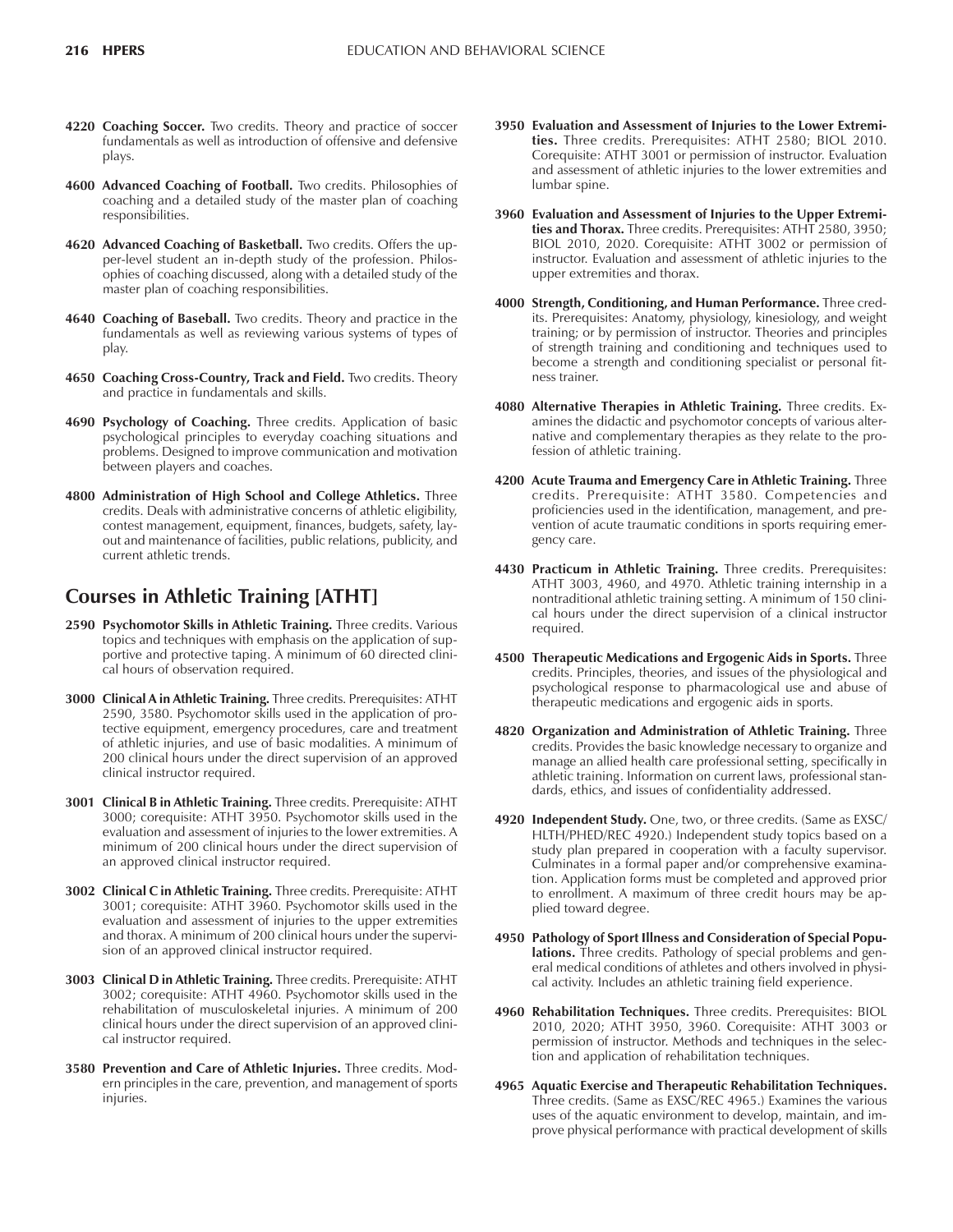and techniques and aquatic exercise programming. Combines both didactic and laboratory activities in an experiential learning environment.

- **4970 Therapeutic Modalities.** Three credits. Prerequisites: BIOL 2010, 2020; PHYS 2010, 2011; ATHT 3950, 3960. Principles, theories, methods, and techniques in the application of selected therapeutic modalities. Includes a laboratory experience of psychomotor skills used in the application of therapeutic modalities.
- **4990 Senior Seminar in Athletic Training.** Three credits. Prerequisites: ATHT 4960, 4970. Offers preparation for the NATABOC examination and discussion of current research in athletic training and sports medicine. Engages students in the process of reviewing, analyzing, discussing, and synthesizing research. Includes an athletic training field experience.

# **Courses in Recreation [REC]**

- **3000 Leisure in Your Life.** Three credits. Issues relative to choices an individual and society make when utilizing "free" time and resources. Increased understanding of the multibillion dollar leisure industry and its effect on our personal and collective lives.
- **3010 Introduction to Recreation and Leisure Services.** Three credits. Development and basic concepts of the recreation and leisure services profession. History, definitions, theories, and social psychological concepts as well career opportunities and areas of service delivery.
- **3360 Camping and Camp Counseling.** Three credits. Emphasis on the camp counselor, including discussion of techniques and skills appropriate in various camp settings. Day-to-day management of residential, trip/travel, and special emphasis camps examined. Some off-campus experience.
- **3370 Principles of Outdoor Recreation.** Three credits. Concepts, principles, and practices in various types of park, recreation, and tourism settings. Emphasis on overall and critical subsystems of the outdoor recreation management system primarily in public land settings.
- **3371 Principles of Interpretation and Resource Education.** Three credits. The study of natural, cultural, and historical interpretation and resource education concepts, principles, and practices applicable to various types of recreation and leisure service settings. Emphasis on interpretation and resource education, why and how to interpret and educate about resources, as well as how to effectively manage interpretation and resource education in varied settings.
- **3380 Introduction to Recreation for Persons with a Disability.** Three credits. Explores issues surrounding recreation opportunities for persons with disabilities. Introduces important issues such as attitudes, advocacy, accessibility, legislation, and the broad range of opportunities in the provision of recreational services for persons with disabilities in our society.
- **3390 Tourism and Commercial Recreation.** Three credits. Introduces the broad sector of recreation and leisure services profession which focuses on delivery of leisure travel and tourism-based recreation services and programs. Particular emphasis placed upon understanding the relationship between commercial recreation organizations and historical, cultural, and natural resources.
- **3520 Leadership and Group Processes in Recreation and Leisure Services.** Three credits. Conceptual and human relationship skills

required of effective professionals. Emphasis on understanding group dynamics and processes associated with leading activities, programs, and personnel in recreation and leisure settings. Key component will be field application of skills.

- **3530 Program Planning in Recreation and Parks.** Three credits. The understanding of participant leisure behavior and needs, and ways organizations create services to respond to these leisure needs.
- **3540 Planning of Park and Recreation Areas and Facilities.** Three credits. Prerequisites: REC 3010 and 3530. Planning principles, techniques, and standards as they relate to the construction of park and recreation areas and facilities.
- **3560 Field Studies in Recreation and Parks.** Three credits. Prerequisites: REC 3010 and 3530. Provides an opportunity for supervised practical application of classroom theory in professional field work.
- **3570 Outdoor Pursuits Education.** Three credits. Concentration on developing student's ability in adventure-based recreation and education. Emphasis placed on learning how to implement an outdoor pursuit experience for oneself and others. Both on- and off-campus experiences will be conducted and may involve day/ overnight camping, canoeing, kayaking, rock climbing, rappelling, caving, ropes courses, and orienteering.
- **4340 Wellness and Healthy Lifestyles.** Three credits. (Same as PHED/ HLTH 4340.) Developing healthy lifestyles through health appraisal, fitness evaluation, identifying cardiovascular risk factors, and individual exercise prescriptions.
- **4470 Leisure and Aging.** Three credits. Aging relative to the individual, family, peers, and society with an emphasis on leisure. The holistic approach including physical, psychological, social, cultural, environmental, and cognitive aspects. Interdisciplinary approach makes this course ideal for the developing or practicing human service professional.
- **4480 Recreational Therapy Techniques.** Three credits. Exploration of the many activity-based therapeutic interventions currently utilized to alleviate existing health-related problems, maintain current level of functioning, or to assist in overall rehabilitation efforts of the transdisciplinary treatment team.
- **4490 Campus Recreation.** Three credits. For those wishing to acquire a specific and comprehensive knowledge of the recreational sports program and an understanding of its place and value in education and society.
- **4499 Therapeutic Terminology in Recreational Therapy.** Three credits. Designed to provide students with an understanding of therapeutic terminology and the utilization of appropriate terminology for third party reimbursement, treatment teams, counseling, and medical documentation.
- **4500 Introduction to Recreational Therapy.** Three credits. Prerequisite: REC 3010. Explores the profession of recreational therapy, the wide range of disabilities, and the role of intervention in a variety of settings: clinical, community, and transitional. Topics include history, philosophy, professional development/certification, systemic program design, and implementation.
- **4510 Recreational Therapy in Clinical Settings.** Three credits. Increases understanding of recreational therapy in clinical settings, working with persons with health-related issues and/or disability. Concepts of disease and disability, holistic approach, interdisciplinary treatment, assessment, intervention planning and